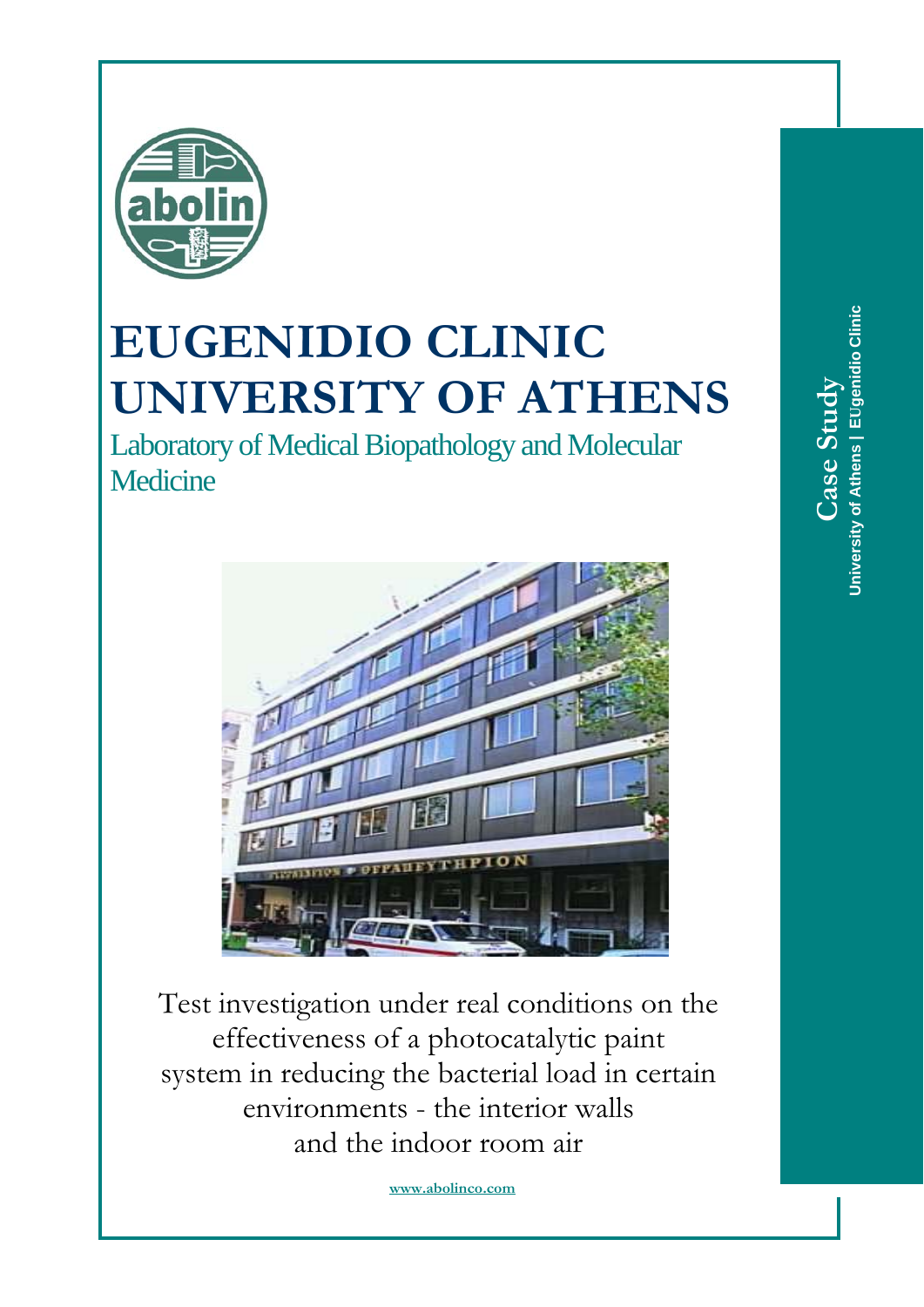#### **The building**



For the conduction of the specific research one room in the first floor of the clinic was used: room number 111. The basic reason was to limit the influence of possible different test conditions affected by factors, such as indoor air quality and ventilation conditions, temperature, humidity, medical treatments and cleaning methods. An important objective was to investigate the effectiveness of the photocatalytic paint system in real time conditions such as daily and uncertain urgent conditions. For this reason, during the experiment the test the room was, most of the time, occupied by patients and in general, it was under full medical service function. No cleaning methods concerning wall treatment took place during the test measurements.

#### The building

For the conduction of the bacterial load test, Air Ideal 3P instrument by Biomerieux was used. The portable meter of VOC ppb RAE Plus (RAE systems) was used for the measurements of volatile organic compounds. The measurements for the PM pollution were realised by the recorder of mass of floating particles (Model 8520 DUSTTRAKTM Aerosol Monitor) **ACTIVE COOL** 

The absolute offered technology used by the **Active Cool** paint demonstrates a dual continuous action: When regularly applied on exterior walls, it transforms air pollution into harmless residues and, at the same time, performs a reflective barrier, which allows the limitation of energy use for cooling. As an interior wall coating, it prevents the formation of bacteria colonies onto walls and at the same time acts as an air cleaner. The Active Cool is a unique and a simple solution where the need for improved air quality and thermal comfort conditions is of high importance. It is suitable for any kind of mineral surface. Limited Voc's content, no preservatives or heavy metals.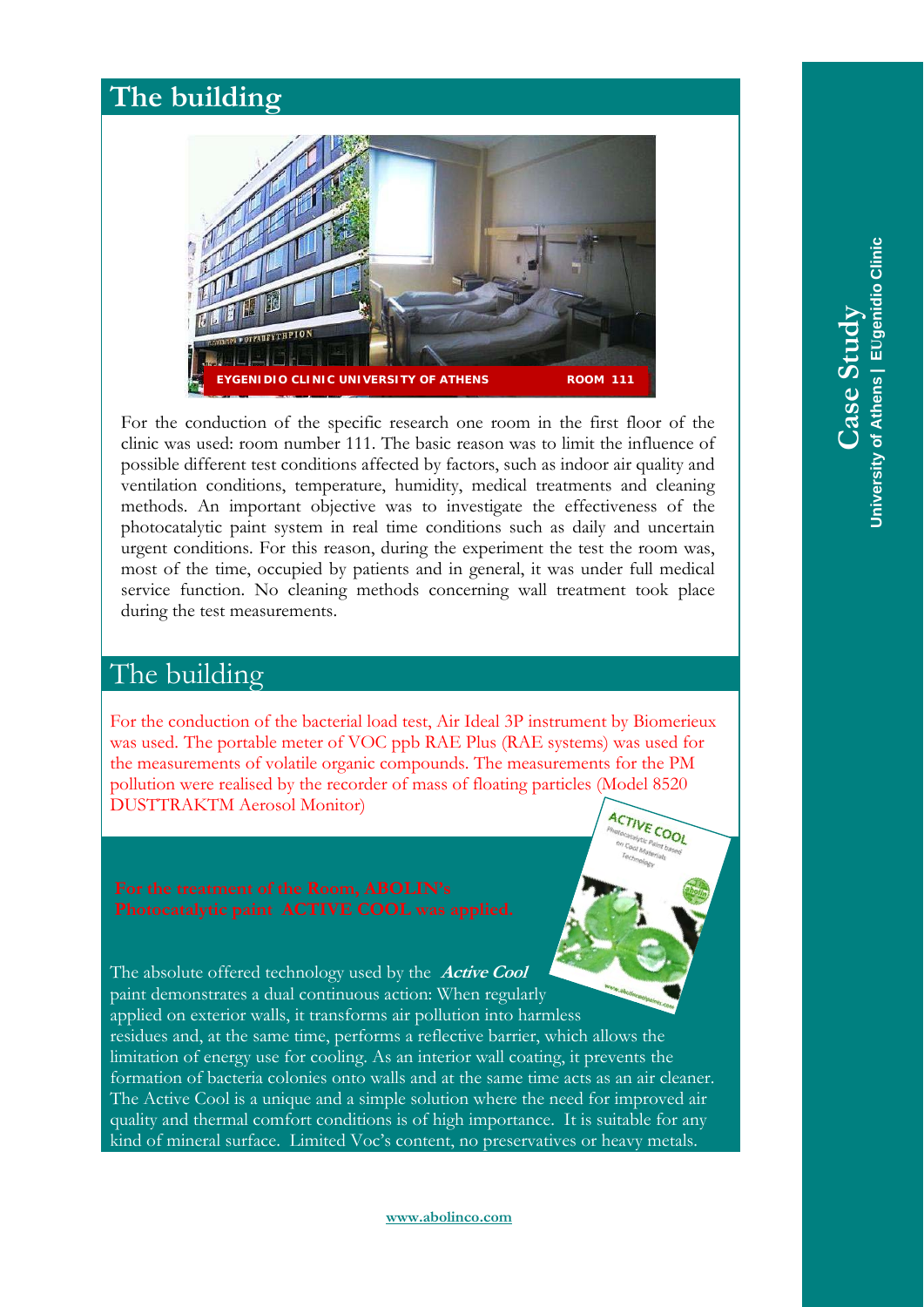#### Test Examination for the bacterial load Before the treatment with Photocatalytic Coating on  $5<sup>th</sup>$  of May

Scientific Director: Professor N.I Legakis. Microbiologist Head of laboratory: Dr. M.Tsakiri. Biopathologist Scientific expert: Mrs. E.Karahaliou. Lab Technician

| <b>Blood Agar Test: Walls</b>          | 5 Colonies/ $m2$                        |  |
|----------------------------------------|-----------------------------------------|--|
| <b>Blood Agar Test: Indoor Air</b>     | 600 Colonies/ $m3$                      |  |
| <b>Mackonkey Agar Test: Walls</b>      | <b>Barren</b>                           |  |
| <b>Mackonkey Agar Test: Indoor Air</b> | $3$ Colonies/ $m3$<br>Gram (-) Bacteria |  |
| <b>Sabouraud Agar Test: Walls</b>      | <b>Barren</b>                           |  |
| Sabouraud Agar Test: Indoor Air        | 5 Colonies/ $m3$<br>Penicillium         |  |

#### Indoor air quality Test Before the treatment with Photocatalytic Coating on 5<sup>th</sup> of May

Scientific Supervisor: Prof. Mat Santamouris Research Associates: Dr. Afroditi Synnefa

| <b>Investigation Area: Indoor Air</b>                | <b>On Average</b>                     | Not acceptable<br>for EU above |
|------------------------------------------------------|---------------------------------------|--------------------------------|
| VOC Concentration ( $\mu$ g/m <sup>3</sup> )         | $491 \,\mathrm{\upmu g}/\mathrm{m}$ 3 | $200 \mu g/m^3$                |
| <b>PM1</b> Concentration ( $\mu$ g/m <sup>3</sup> )  | $7.4 \,\mathrm{\mu g/m3}$             | Unacceptable<br><i>limits</i>  |
| PM2,5 Concentration ( $\mu$ g/m <sup>3</sup> )       | $14 \mu g/m3$                         | $40\mu g/m3$                   |
| <b>PM10</b> Concentration ( $\mu$ g/m <sup>3</sup> ) | $21 \mu g/m3$                         | $50 \mu g/m3$                  |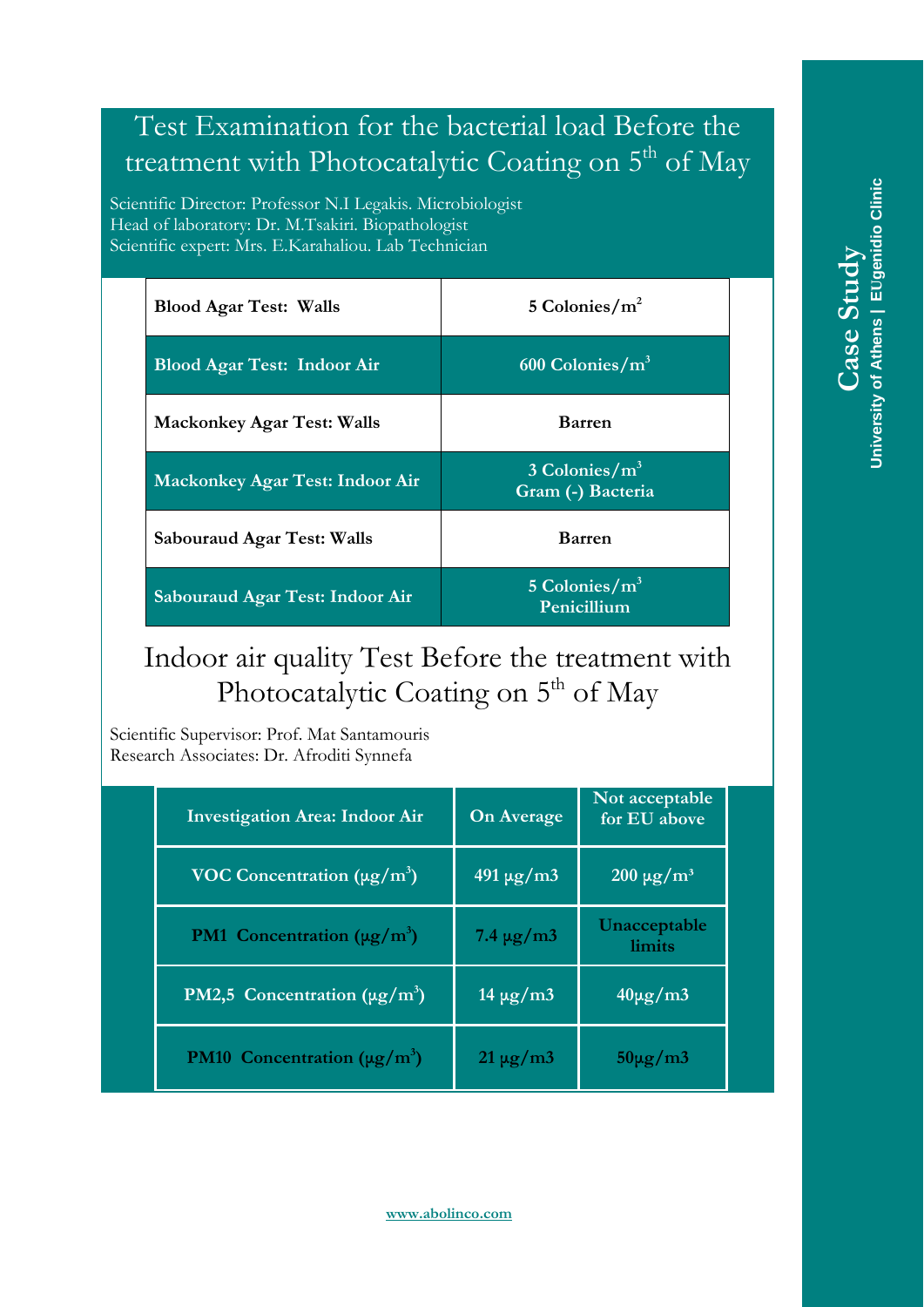#### Test for the bacterial load After the treatment with Photocatalytic Coating on 19th of May

| <b>Blood Agar Test: Walls</b>          | <b>Barren</b>                                     |  |
|----------------------------------------|---------------------------------------------------|--|
| <b>Blood Agar Test: Indoor Air</b>     | 345 Colonies/ $m3$                                |  |
| <b>Mackonkey Agar Test: Walls</b>      | <b>Barren</b>                                     |  |
| <b>Mackonkey Agar Test: Indoor Air</b> | $\text{Colonies}/\text{m}^3$<br>Gram (-) Bacteria |  |
| <b>Sabouraud Agar Test: Walls</b>      | <b>Barren</b>                                     |  |
| Sabouraud Agar Test: Indoor Air        | 6 Colonies/ $m3$<br>Penicillium                   |  |

The condition of surfaces such as walls, as well as indoor air quality in critical spaces such as hospitals, are very important factors concerning healthcare services. Additionally, factors that can contribute in a positive way in reducing healthcare risks, such as hospital infections, are very important. Test results under real conditions have demonstrated that the application of a photocatalytic coating on the walls of hospital room can contribute significantly in reducing colonies of Mackonkey Agar and Blood Agar on the walls and the indoor air. The coincidental increase in the measurement of Penicillium colonies/ m3 during the test and after the application of the photocatalytic coating can not be attributed to the photocatalytic process, but in other non permanent sources/ factors.

#### Test After treatment with Photocatalytic Coating on 19th of May

| Investigation Area | Mackonkey AgarTest | <b>Blood Agar Test</b> |
|--------------------|--------------------|------------------------|
| Walls              |                    | 100% Reduction         |
| Indoor Air         | 33% Reduction      | 42% Reduction          |
|                    |                    |                        |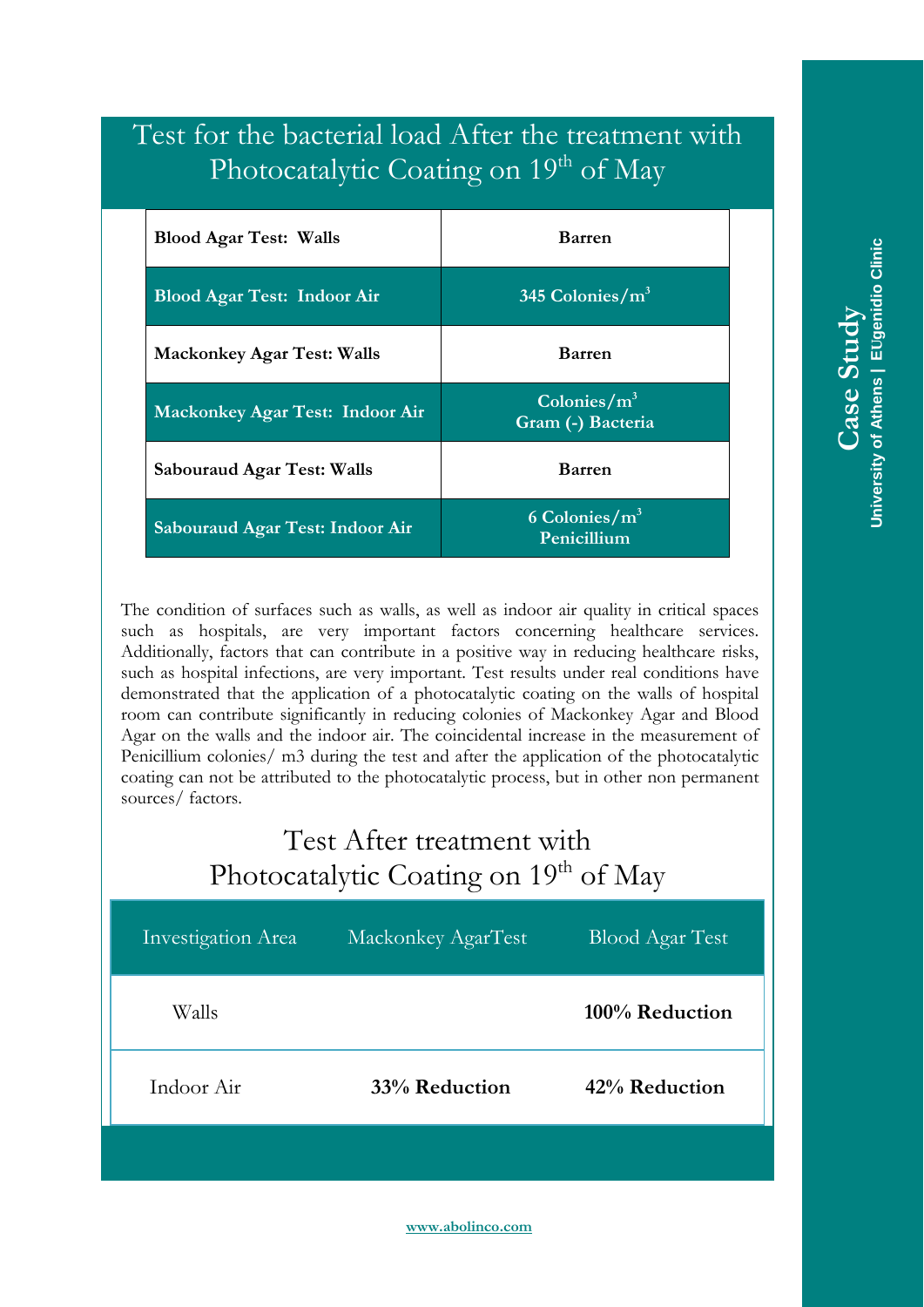#### Test for the Indoor air quality After treatment with Photocatalytic Coating on 19th of May

| <b>Investigation Area: Indoor Air</b>                 | <b>On Average</b>            | Not acceptable<br>for EU above |
|-------------------------------------------------------|------------------------------|--------------------------------|
| VOC Concentration $(\mu g/m^3)$                       | $29 \mu g/m3$                | $200 \mu g/m^3$                |
| <b>PM1</b> Concentration ( $\mu$ g/m <sup>3</sup> )   | 6.2<br>$\mu$ g/m3            | Not acceptable<br>at all       |
| <b>PM2,5</b> Concentration ( $\mu$ g/m <sup>3</sup> ) | $11,5 \,\mu g/m3$            | $40\mu g/m3$                   |
| <b>PM10</b> Concentration $(\mu g/m^3)$               | $12,5 \,\mathrm{\mu g/m3}$ , | $50\mu g/m3$                   |

### Test After the treatment with Photocatalytic Coating on 19<sup>th</sup> of May





The reduction of Volatile Organic Compounds was 40%.